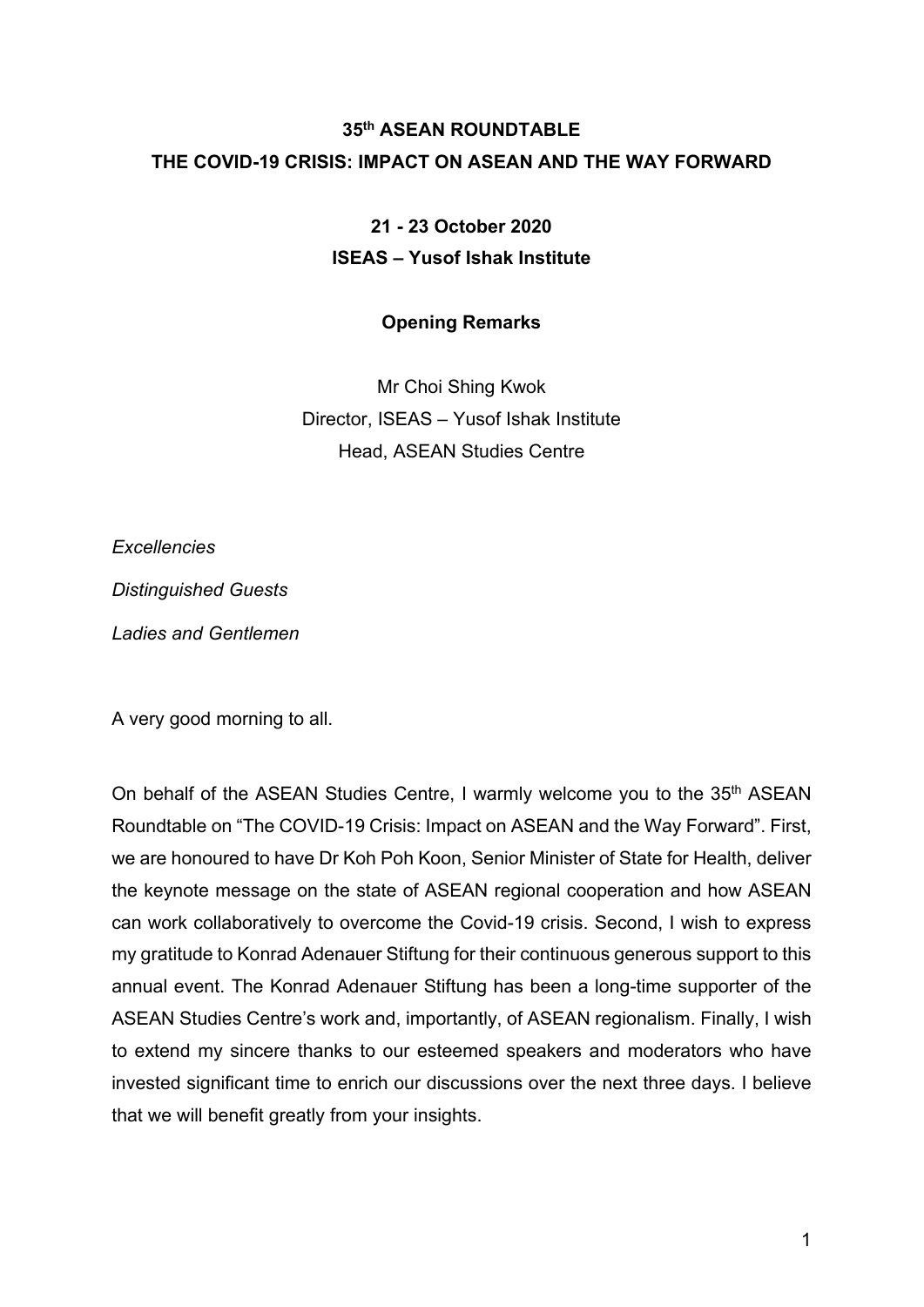Most of us will agree that COVID-19 has had a devastating impact on the world. Healthwise, the global death toll continues to climb, with a second wave just beginning in some places while it seems to be receding in others. The approach of the northern winter's cooler temperatures, in which the virus is known to be more active, will not help. But the pandemic is far from just a public health crisis. It has also severely affected the global economy and exacerbated existing geopolitical fractures. The pandemic has compounded and complicated the existing challenges in the regional and global arenas. Even before the pandemic, centrifugal forces such as the US-China strategic rivalry and the shift away from multilateralism towards nativism and protectionism have threatened global cooperation. These challenges have now been further exacerbated by the acute disruptions triggered by the pandemic. At the same time, we are also faced with other pressing issues such as an astonishing array of misinformation and disinformation about the disease, the threat of vaccine nationalism, and gaps in institutional accountability.

Amidst these shifting geopolitical and strategic realities, regional cooperation is critical for the maintenance of peace and stability in Southeast Asia. The theme of Vietnam's ASEAN Chairmanship this year, "Cohesive and Responsive", though crafted pre-COVID, remains relevant as a rally call for ASEAN to work together to mitigate the impact of COVID-19, chart a path towards post-pandemic recovery, and strengthen regional resilience against future shocks, in order to maintain its relevance in a rapidly changing world order. ASEAN has put together a coordinated approach to tackle the pandemic through the provision of essential medical supplies and test kits, sharing of information and best practices, and the establishment of regional initiatives such as the COVID-19 ASEAN Response Fund as well as the forthcoming ASEAN Comprehensive Recovery Framework and Implementation Plan. Beyond the health sector, the region has also worked on keeping supply chains and trade open, restoring travel and connectivity and continued collaboration in other areas such as the ASEAN Smart Cities Network, cybersecurity, transnational crime, and climate change.